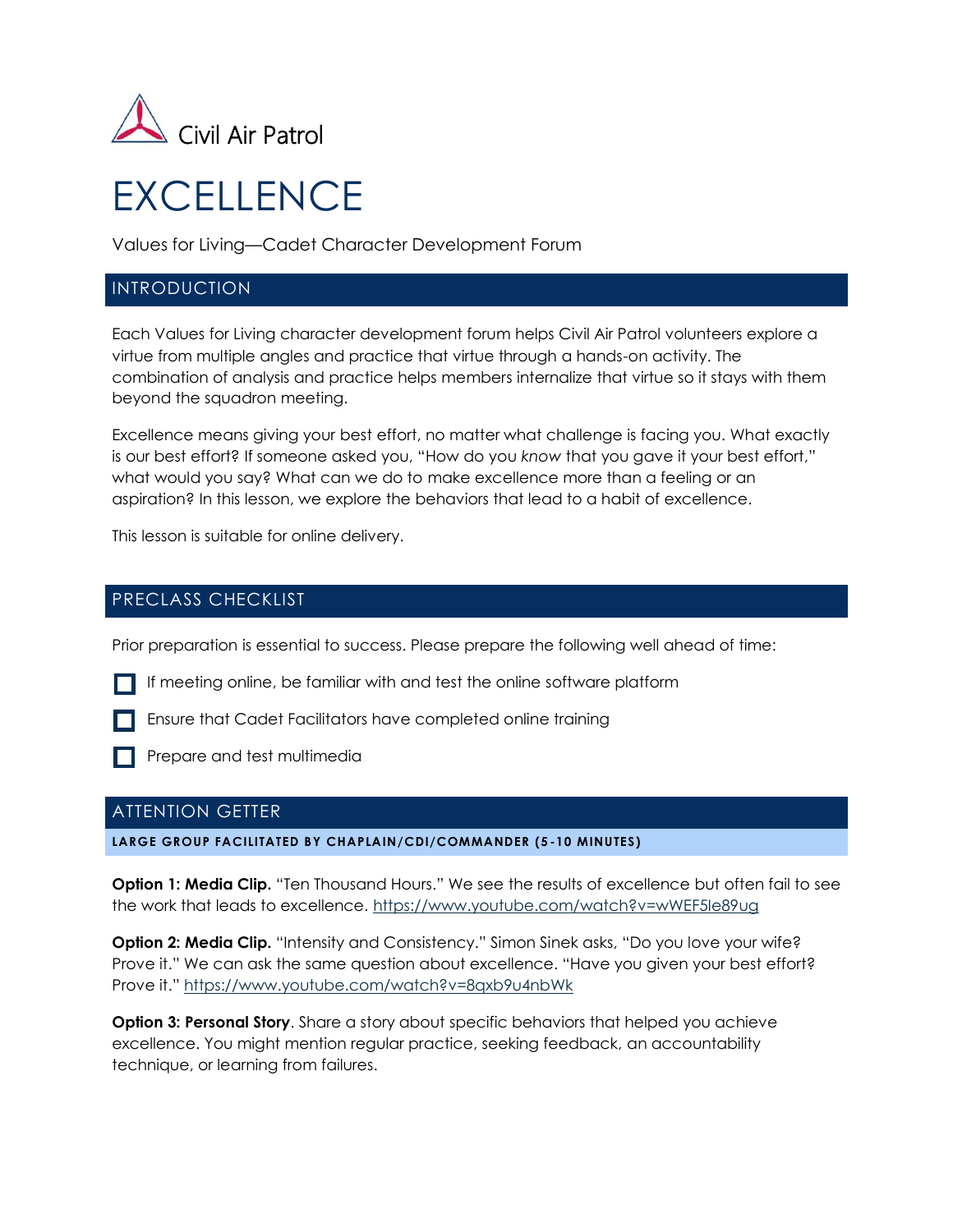# UNDERSTANDING THE DESIRED BEHAVIOR

#### **ONLINE GROUP OR SMALL GROUP FACILITATED BY PHASE III CADET (15 MINUTES )**

- The *Learn to Lead* textbook defines excellence as "giving your best effort, no matter what challenge is facing you." How do you know that you have given your best effort?
- Which behaviors prevent you from giving your best effort?
- Which behaviors show that you are giving your best effort on a school assignment?
- Which behaviors show that you are giving your best effort in an athletic competition?
- Which behaviors show that you are giving your best effort in CAP?
- How can you tell that someone else is giving his or her best effort?

# APPLICATION OF THE BEHAVIOR TO THEIR LIVES

**LARGE GROUP FACILITATED BY CHAPLAIN/CDI/COMMANDER (15 MINUTES)**

- Can you achieve excellence without the other core values? Why or why not?
- Excellence is not the same thing as success. Sometimes, even when we give our best efforts, the results are less than we hoped. Is there any way to "fail excellently"? How can you turn a setback into an opportunity for excellence?
- In your small groups, you discussed behaviors associated with *individual* excellence. What does excellence look like in a team or an organization? What behaviors do you associate with excellent organizations?
- What can you as an individual do to encourage excellence within your team?
- What can your team do to encourage excellence in the team that will take its place?

# **ACTIVITY**

**ONLINE GROUP OR SMALL GROUP FACILITATED BY PHASE III CADET ( 10-15 MINUTES)**

#### **"Hotwash"**

A hotwash is a discussion immediately following an event. This discussion gathers information on the performance and looks for opportunities to improve. CAP's Emergency Services volunteers depend on hotwashes and more thorough After-Action Reviews (AARs). These self-assessments ensure the highest levels of excellence in service to our communities.

This activity will teach you a simple format for a hotwash that you can use both inside and outside of CAP. You can start a hotwash with just a few simple questions:

- What went well?
- What needs improvement?
- What SMART goal<sup>1</sup> can I set for myself to bring about that improvement?

In your small groups, take turns conducting very brief hotwashes. Each participant should answer all three questions about a recent event. The participants may discuss separate events or work

<sup>1</sup> Reminder: SMART goals are specific, measurable, achievable, relevant, and time-bound.